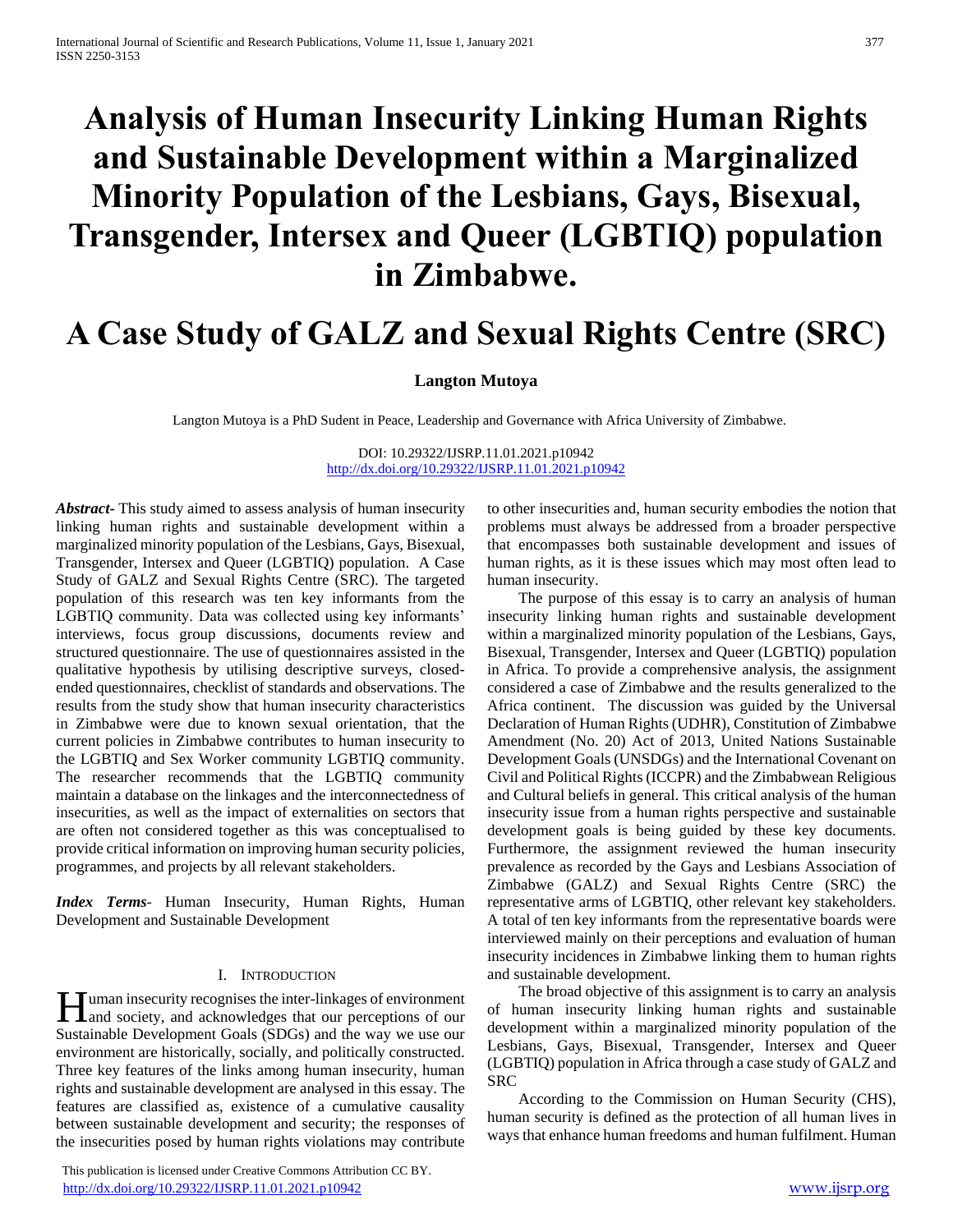security in this assignment is therefore conceptualized to mean protecting fundamental freedoms including minority rights. These freedoms were identified as the core values of human life that protect them from severe and widespread threats and discriminative situations, processes that build on people's strengths and aspirations, creating political, social, personal rights, environmental, economic, military and cultural systems that together give people the building blocks of survival, livelihood and dignity (CHS: 2003: 4). Absence of these therefore in this assignment are considered human insecurity. In this essay the word Human insecurity and human security shall be used interchangeably since the concept to be achieved between the two words is conceptualized to mean the same. Sustainable development is guided by the United Nations Sustainable Development Goals (SDGs). In that sense, sustainable development in this essay is construed as development that meets the needs of the present without compromising the ability of future generations to meet their own needs. The research hypothesized that Human Development is the expansion of peoples' freedoms to live long, healthy and creative lives, to advance other goals they have reason to value. The assignment further adopts the definition that human rights means a basic right that societies believe every person should have. Human rights are rights inherent to all human beings, regardless of race, sex, nationality, ethnicity, language, religion, or any other status. Human rights include the right to life and liberty, freedom from slavery and torture, freedom of opinion and expression, the right to work and education, and many more UN Report, (2019). Everyone is entitled to these rights, without discrimination (UN Report Global Issues, 2019). This is the basis in which the analysis of this topic was carried.

#### II. BACKGROUND

 The relationship among human security, human rights and sustainable development has been subject of debate in the twentieth century. Diversity of opinion on whether human rights are either a fundamental element of development, a criterion for development or the end-result of development remain topical. The advancement of international human rights law and universal ratification of global United Nations (UN) human rights treaties have been major influential factors in the evolution of the human security phenomena.

 A human rights-based approach increasingly came to be seen as having the potential to bring about positive change. In 2008, the then UN High Commissioner for Human Rights stated that, the international human rights legal framework, to which all States have subscribed, must be seen as part of the solution and the baseline commitment on development. These aspects are all at the heart of struggles for human rights and human security. Evaluations of global and country-level performance on achieving the Millennium Development Goals (MDGs) and some other relevant assessments such as the annual Human Development Reports by the UNDP and the annual State of the World's Children reports by UNICEF substantiated the importance of confronting inequality based on gender, age, ethnicity, disability, poverty, sexual orientation or geography and pursuing inclusive development.

## **Human Rights Perspective in Sustainable Development Goals (SDGs)**

 Three central features of human rights ideas and norms are crucial for defining the notion of 'inclusive development' from the point of view of human rights. First, international human rights law has established that human rights are universal, inalienable and inherent to being human. This implies that human rights apply to all people, everywhere and always. At the same time international human rights standards also acknowledge that context matters, if only because the capacity of states to implement their human rights treaty obligations varies substantially. While lack of resources or technology is no justification for violating human rights, or allowing such violations to occur, these might create a legitimate claim to international assistance for strengthening one's capacity to implement human rights.

 Second, human rights are indivisible and interdependent. This means that all human rights are equally important and that often the realization of one right e.g., the right to an adequate or healthy environment is dependent on, or reinforced by, the realization of another right e.g., the right to freedom of expression to create space for articulating problems related to pollution. Extending this to the notion of development, in the form of a human rights-based approach to development, thus means that development should be seen as a multi-faceted phenomenon. This was already emphasized in the UN Declaration on the Right to Development, (1986) which described the right to development as an inalienable human right by virtue of which every human person and all peoples are entitled to participate in, contribute to, and enjoy economic, social, cultural and political development. Environmental (protection) concerns were added to this list by the Rio Declaration on Environment and Development, (1992).

 Third, human rights are both substantive objectives in themselves, but also prescribe a certain process for achieving those objectives. This process should among others be inclusive or nondiscriminatory, participatory and provide for accountability. Accordingly, these elements should be key characteristics of sustainable development as supported in various international treaties such as UN Human Rights treaty or nationally in policies such as Constitution or Normative Human Rights frameworks which are sovereign based.

 The Sustainable Development Goals are regarded the blueprint to achieve a better and more sustainable future for all. They address the global challenges we face, including those related to poverty, inequality, climate change, environmental degradation, peace and justice. The 17 Goals are all interconnected, and in order to leave no one behind, it is important they are all achieve them by year 2030 (UN Agenda 2030). The Agenda 2030, is a plan of action for people, planet and prosperity. It also seeks to strengthen universal peace in larger freedom, eradicate poverty in all its forms and dimensions. Extreme poverty, is the greatest global challenge and an central requirement for sustainable development.

 The UN Agenda 2030, is conceptually grounded in human rights. However, this essay focuses more on Goal number 10 (Reduced Inequality) and Goal number 16 (Peace and Justice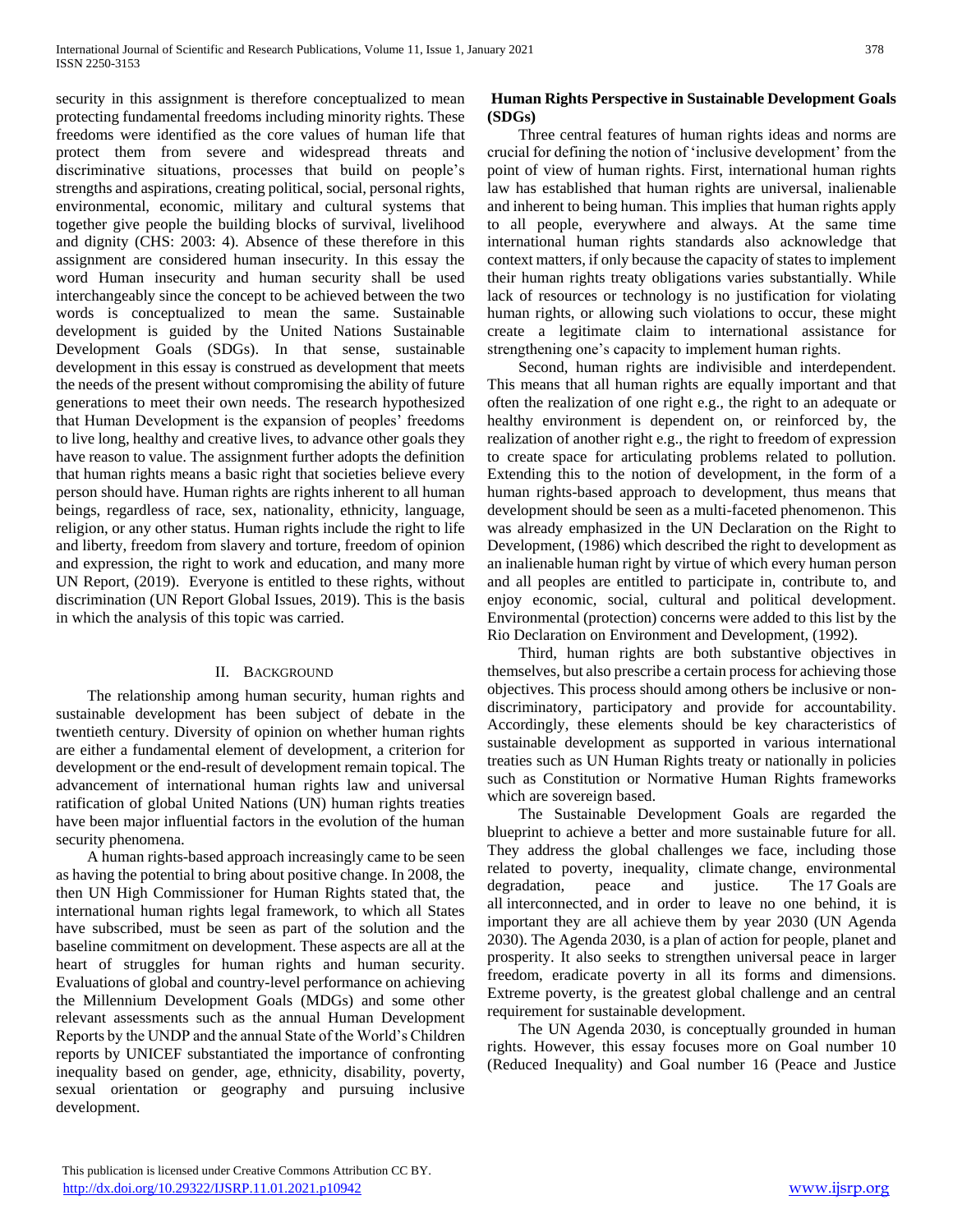Strong Institutions)<sup>1</sup>. The selection is based on recognition of the fact that human rights and development both core exist and require action in all parts of the world Zimbabwe included. UN Agenda 2030 also embodies a comprehensive substantive vision of development, consisting of economic, social and environmental dimensions. The main goals are summarily on the five Ps namely; people, planet, prosperity, peace and partnerships. It is the evaluation of these five Ps (representing sustainable development) existence in the recognition of the LGBTIQ community human rights that human insecurity conclusions on linkages were drawn.

## **Case Study**

 The two organisations considered for the study are Gays and Lesbians Association of Zimbabwe (GALZ) and Sexual Rights Centre (SRC). The following narrative explains their roles in the LGBTIQ community.

## **GALZ**

 GALZ is an association of LGBTI people in Zimbabwe established in 1990 to promote, represent and protect the rights and interests of gays, lesbians, bisexuals, transgender and intersex community in Zimbabwe. GALZ's vision is to have a just society that promotes and protects human rights of LGBTI people as equal citizens in Zimbabwe. GALZ has over the years fostered partnerships with civil society groups, health care practitioners, journalists and policy makers. In addition to the broader society, GALZ is a member of many consortiums and alliances locally, regionally and internationally from which it routinely draws technical support as well as encouragement to continue its mission despite external environmental challenges. GALZ is an organization which strives for the attainment of full and equal human, social and economic rights in all aspects of life for Lesbian, Gay, Bisexual, Trans and Intersex (LGBTI) population. It remains unique in that; it is the only organisation in the country specifically working with people who engage in same-sex sexual activity. GALZ focuses on law and human rights responses to LGBTI rights violations and access to reproductive health rights.

#### **4.2 Sexual Rights Centre (SRC)**

 The Sexual Rights Centre (SRC) is a non-profit making organisation established in 2007 and fundamentally a human rights and key population-led organisation focused on championing the rights of marginalised groups in and around Bulawayo and in Zimbabwe more broadly. The SRC's theory of change is contextual, and largely informed by conditions on the ground. The theory of change is underpinned by a framework of rights-based approach, participation and empowerment as transformative change to achieve individual, collective, organisational, systemic social change and basic fundamental freedoms and principles. The organisation envisions a Zimbabwean society where all people enjoy and claim their human and sexual rights with respect and dignity. The SRC through its various programs aims to promote and contribute towards the fulfilment and enjoyment of human and sexual rights of marginalised groups and key populations (lesbian, gay, bisexual, transgender and intersex people (LGBTI) and of sex workers (SW). The organisation believes that sustained impact is change that focuses on human contact and relations. As such, the organisation strives to offer a sense of community and family in order to forge solidarity and collaboration among Rights Holders (Key Population groups). The SRC strongly believes it is through development of networks, alliances and collaborative partnerships that they can enable primary and secondary stakeholders, state and non-state actors to collectively work towards an equal inclusive society that upholds the fulfilment of rights for all.

#### III. PROBLEM STATEMENT

 According to (GALZ,2011-2017) study, the LGBTIQ population in Zimbabwe are victims of human rights violations. The summaries and conclusions from the study categorized the violations assault, blackmail, detention (lawful and unlawful), discrimination, disownment, invasion of privacy, outing, police harassment and threat.

 LGBTIQ rights are not officially recognized in Zimbabwe. On contrary, the country's Criminal Codification Act (CODE) criminalizes any same sex activity between men and legitimizes discrimination against the population community. This has marginalized the population against elements of security, rights and development. Human Security concept is an inter-disciplinary concept that displays the characteristics in form of people-centered approach, multi-sectoral, comprehensive, context-specific and prevention-oriented. Human security is also based on a multisectoral understanding of insecurities. Therefore, human security entails a broadened understanding of threats and includes causes of insecurity relating for instance to economic, food, health, environmental, personal, community and political security. The discrimination and marginalization of the LGBTIQ population in Zimbabwean has a bearing in them in accessing the fundamental human rights, poses human insecurity and has negative impact to their contribution towards achievement sustainable development goals. The researcher therefore carried an analysis of human insecurity linking human rights and sustainable development within a marginalized minority population of the Lesbians, Gays, Bisexual, Transgender, Intersex and Queer (LGBTIQ) Population in Africa using a case study of Zimbabwe to generalize the findings.

#### IV. OBJECTIVES OF THE STUDY

 In carrying out this assignment, the researcher set out the following broad objectives:

- i. To examine the prevalence of human insecurity within LGBTIQ and Sex Workers linking them to human rights and sustainable development goals in Zimbabwe?
- ii. To analyse the human insecurity among the LGBTIQ and Sex Workers within the context of human rights and how it is affecting their contribution to sustainable development in Zimbabwe,
- iii. To analyse how stigma and discrimination of the LGBTIQ and Sex Worker community an element of human insecurity within the population in Zimbabwe, and

 $\overline{a}$ 

This publication is licensed under Creative Commons Attribution CC BY. <http://dx.doi.org/10.29322/IJSRP.11.01.2021.p10942> [www.ijsrp.org](http://ijsrp.org/)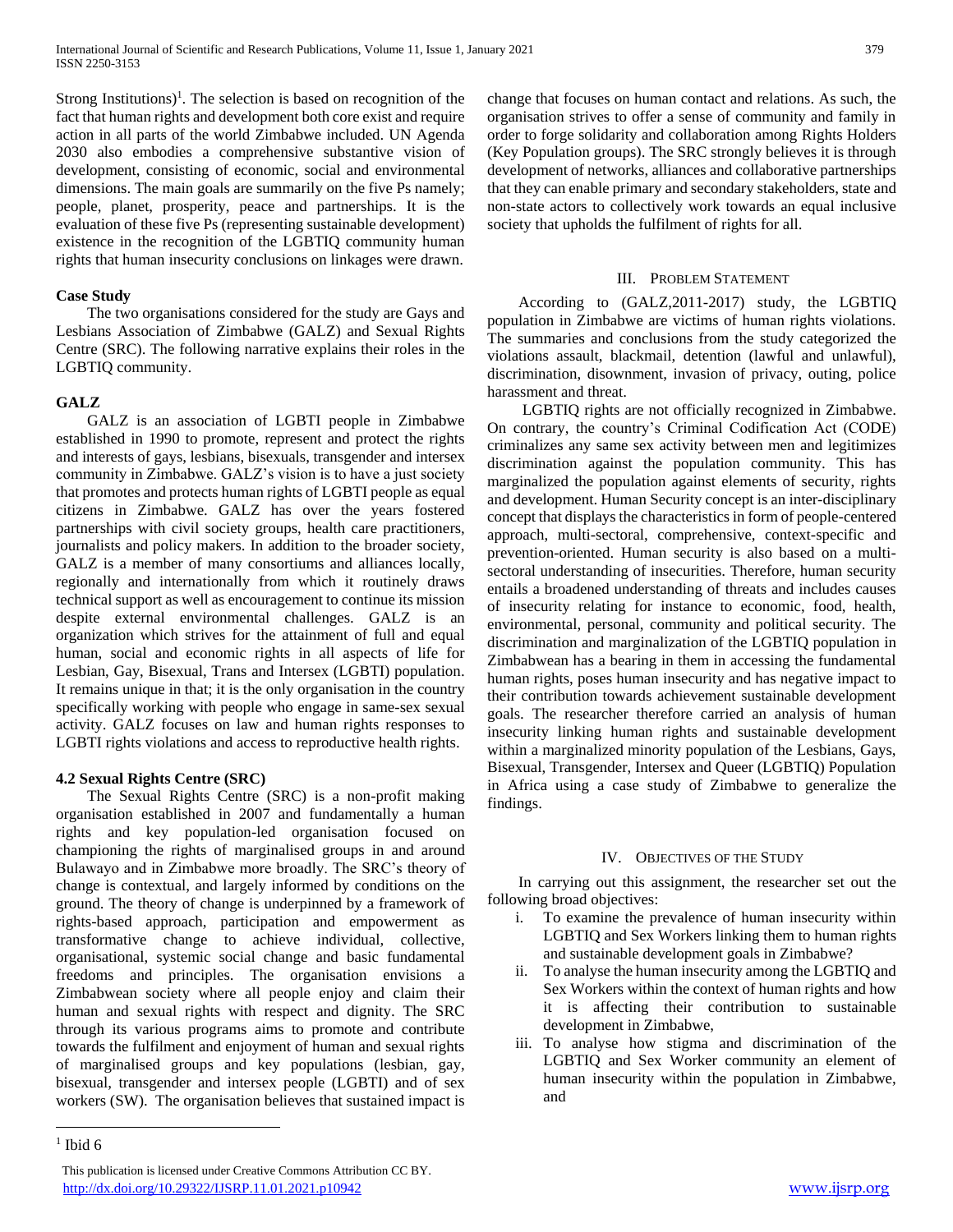iv. To review policy implications toward human insecurity linking with human rights and sustainable development goals.

#### **Research Question**

- i. What is the prevalence of human insecurity within LGBTIQ and Sex Workers linking them to human rights and sustainable development goals in Zimbabwe?
- ii. What are the human insecurity among the LGBTIQ and Sex Workers within the context of human rights and how it is affecting their contribution to sustainable development in Zimbabwe?
- iii. How is stigma and discrimination of the LGBTIQ and Sex Worker community an element of human insecurity within the population in Zimbabwe?
- iv. How are the policy implications toward human insecurity linked to human rights and sustainable development goals?

## V. LITERATURE REVIEW

#### **African Union promotion of human security in Africa**

 Tieku, (2007) in this paper explored the contribution of the African Union (AU) to human security promotion in Africa. Tieku postulated that, human security concerns informed the formation of the AU. Through the efforts of the AU Commission, the African ruling elite and policy-makers have become aware of human security doctrines. Human security ideas have been integrated into AU binding agreements, declarations, decisions and policies. The commission is now in the difficult, yet most important, phase of trying to persuade significant numbers of the African ruling elite and civil society to accept human security as a guiding principle and the desirable norm. Through the African Citizens' Directorate (CIDO), the commission is using indigenous African civil society groups to institutionalise human security doctrines in Africa. The commission faces serious challenges in its efforts to make human security the only security norm. While member states of the AU that have never been comfortable with the introduction of human security doctrines into the continental integration project are tacitly undermining the CIDO's ability to work with civil society groups to institutionalise the doctrines in Africa, the leaders who enthusiastically supported the integration of human security doctrines into the documents and work of the AU have seemed in recent times to be less resolute in their support of AU Commission's human security work.

 The study further hypothesized that, conceptualisation of human security is meant not only to give a new perspective on the doctrines, but also provides creative ways of making the concept acceptable. Member states of the AU approved the principles in 2000 in Lomé, Togo, and the AU Commission has made serious efforts to integrate it into the work of the AU. The integration of human security doctrines into AU binding agreements and other documents is significant. It is significant in part because legalisation is one of the most important aspects of institutionalisation of ideas and in part because it provides a basis for the incorporation of human security doctrines into national laws and policies. Legalisation of human security doctrines has also strengthened the hands and the work of human rights advocates operating in the Africa region. It has given the human

 This publication is licensed under Creative Commons Attribution CC BY. <http://dx.doi.org/10.29322/IJSRP.11.01.2021.p10942> [www.ijsrp.org](http://ijsrp.org/)

rights advocates and their organisations region-wide legal instruments and resources they could use to influence African governments to pursue human security-oriented policies.

 AU and the drafted a legal framework for dealing with human insecurity called the Constitutive Act of the African Union (CA). The CA empowers the AU to prevent, manage and resolve conflicts on the continent (Powell & Tieku 2005). African leaders felt that regional economic integration could provide a basis for sustainable development; as a result, the CA provides the legal and institutional framework for African states to integrate their economies, African Union (2001). The AU is designed to assist African governments in managing international issues effectively.

 In theory, the Assembly provided policy directions, including the human security agenda for the Union. In practice, though, the AU Commission and the Peace and Security Council have taken centre-stage in shaping the AU human security agenda. This human security objectives entail creating conditions for individuals to satisfy their basic needs. These include working to provide the social, economic, political, environmental and cultural conditions necessary for the survival and dignity of the individual; striving to create conditions for the protection of and respect for human rights and good governance; and trying to guarantee for each individual the opportunity to fulfil his or her full development, African Union (2005). This understanding of human security informs the AU's work in the areas of peace, human security, political governance and sustainable development. In the view of this, the study reiterated that, the concept of security must embrace all aspects of society and the security of a nation must be based on the security of the life of the individual citizens to live in peace and to satisfy basic needs' (Obasanjo & Mosha 1992:265). The serious challenge and gap within the AU context it that AU leadership circles succeeded in creating the impression in that promotion of human security approach is vehicles for promoting Western values in Africa. A number of African leaders, according to the study, seem to think that the introduction of human security language and doctrines into the work and documents of the AU is a conscious effort by Western governments and institutions to use the AU as an instrument to pursue their cultural colonialism project. This has created a serious gap within the continental body in upholding the Sustainable Development Laws (SDLs) specifically on values of human insecurity, human rights and sustainable development. As such the minority population in Africa under the LGBTIQ personal rights to liberty, freedoms, privacy and development are compromised.

#### **United Nations Sustainable Development Goals**

 The 2030 Agenda for Sustainable Development, adopted by all United Nations Member States in 2015, provides a shared blueprint for peace and prosperity for people and the planet, now and into the future. At its heart are the 17 Sustainable Development Goals (SDGs), which are an urgent call for action by all countries - developed and developing - in a global partnership. They recognize that ending poverty and other deprivations must go hand-in-hand with strategies that improve health and education, reduce inequality, and spur economic growth all while tackling climate change and working to preserve our oceans and forests. This study focused on the Goals number 10 and 16 as guide to the analysis of human insecurity linking human rights and sustainable development within a marginalized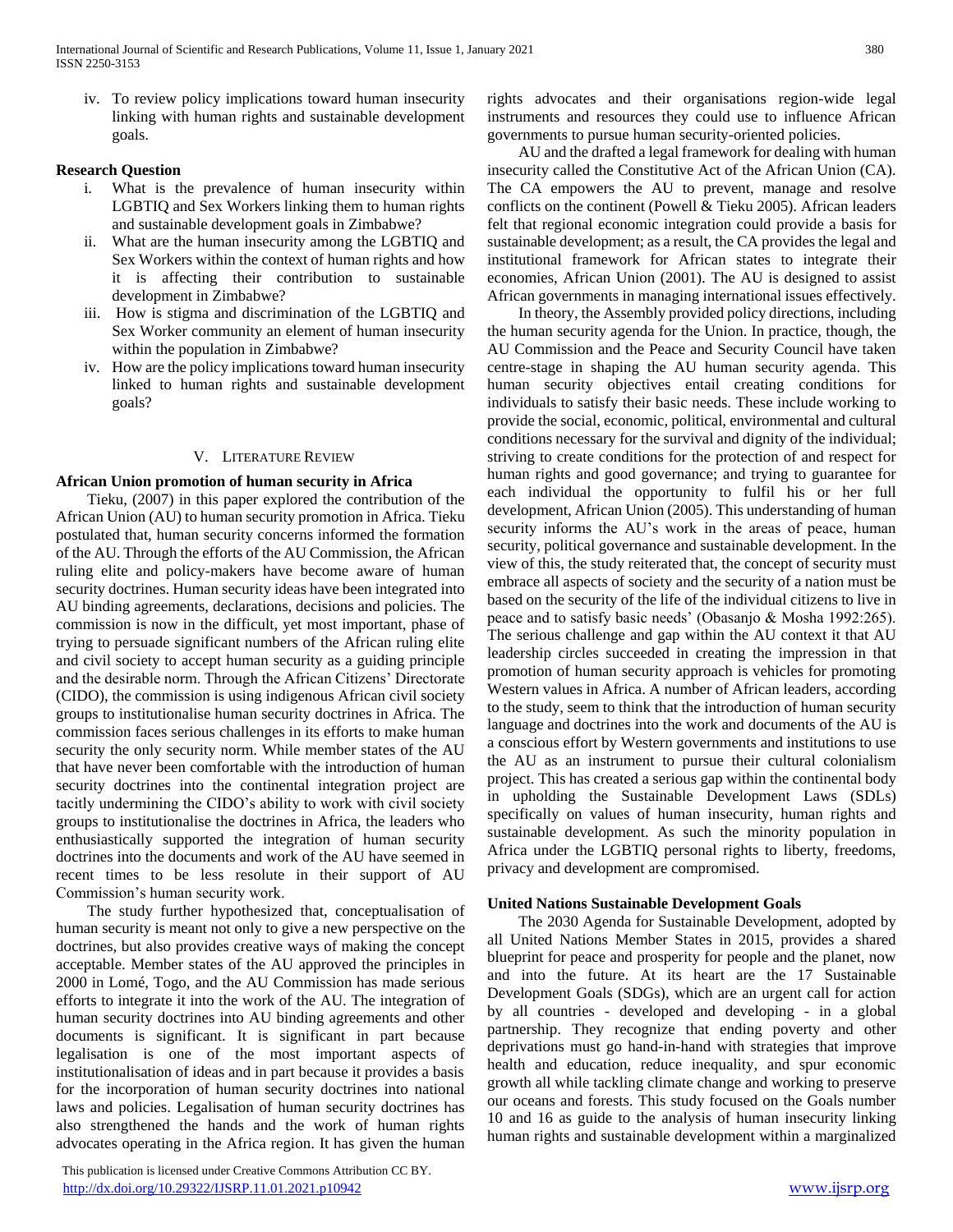minority population of the Lesbians, Gays, Bisexual, Transgender, Intersex and Queer (LGBTIQ) population in Africa.

## **Sustainable Development Goal Number 10**

 Goal number 10 talks about the reduction of inequality intra and inter states. In summary, the resolution passed confirmed that by year 2030, member states; should have progressively achieve and sustain income growth of the bottom 40 per cent of the population at a rate higher than the national average, empower and promote the social, economic and political inclusion of all, irrespective of age, sex, disability, race, ethnicity, origin, religion or economic or other status. The principle also guides on equal opportunity and reduced inequalities of outcome, including by eliminating discriminatory laws, policies and practices and promoting appropriate legislative policies. Member states are also compelled to adopt policies, especially fiscal, wage and social protection policies, and progressively achieve greater equality.

 Analysis of the SDG 10 in the Zimbabwean context may be deemed misaligned to the rule. Governance and policy formulation in Zimbabwe lie solely in the majority rule. Contrary, certain fundamental principles specifically for minority populations such as the LGBTIQ understudy may not be considered hence become subject to human insecurity, regarded violation of human right and may eventually suppress the opportunity of the minority population to sustainable development. Arguably, freedom from discrimination and equality before the law imply recognition of minority interest. GALZ, (2017) argues that, the SDG 10 is explicit about elimination of discriminatory laws, policies and practices and that promote appropriate legislative policies which is believed is absent in Zimbabwe despite the fact that Zimbabwe is a signatory to the continental bloc. A notable example is that during the Constitution Amended No. 20 Act process (from 2011 to 2013) in Zimbabwe, it is claimed that rather than asking the people if they wanted a society free from unfair discrimination, the outreach teams asked people if they wished the Constitution to protect Gays and Lesbians from discrimination. It is evident that one cannot ask the majority to determine the rights of an unpopular minority and expect a fairer representation.

 Therefore, it may be concluded that the constitution making process of Zimbabwe did not provide for LGBTIQ human security and violated the personal liberty and right. It is in this study inferred that if an unpopular population is discriminated it would mostly imply that the popular population may discriminate them against developmental programmes that are extended to communities through the government structures such as the famous Zimbabwe land reform and current Command Farming Concept supported by the government. Arguably LGBTIQ development due to their minority and marginalisation may not be sustainable.

## **Sustainable Development Goal Number 16**

 Goal number 16 promote peaceful and inclusive societies for sustainable development, provide access to justice for all and build effective, accountable and inclusive institutions at all levels. Furthermore, the goal seeks to significantly reduce all forms of violence and related death rates everywhere, end abuse, exploitation, trafficking and all forms of violence against and torture of children. Most importantly to this study the goal talks

 This publication is licensed under Creative Commons Attribution CC BY. <http://dx.doi.org/10.29322/IJSRP.11.01.2021.p10942> [www.ijsrp.org](http://ijsrp.org/)

about promotion of the rule of law at the national and international levels and ensure equal access to justice for all and ensures responsive, inclusive, participatory and representative decisionmaking at all levels. Moreso, the resolution commits that by year 2030, member states must ensure public access to information and protect fundamental freedoms, in accordance with national legislation and international agreements as well as strengthen relevant national institutions, including international cooperation, for building capacity at all levels, in particular in developing countries, to prevent violence and combat terrorism and crime. In relation to this study, the goal number 16 promote and enforce non-discriminatory laws and policies for sustainable development. Promotion of rule of law in this study was hypothesised to preservation of human rights through access to justice for all (LGBTIQ inclusive). Generally, where there is justice there is enforcement of laws and most probably less occurrences of human insecurity fears and violation of human rights due to penalties enshrined within the laws.

## **Zimbabwe Legislature in Context of Human Rights and Human Insecurity.**

 The Constitution of Zimbabwe is the supreme law of the land. And any law, practice, custom or conduct inconsistent with it is invalid to the extent of the inconsistency. The Constitution of Zimbabwe Amended (No. 20) Act of 2013 founding values and principles placed more emphasis on the principle of fundamental human rights and freedom; the rule of law; and recognition of the equality of all human beings. Section 56 of the Zimbabwe's Constitution provides for and I quote that: "all persons are equal before the law and have the right to equal protection and benefit of the law; women and men have the right to equal treatment, including right to equal opportunities in political, economic, cultural and social spheres; and every person has the right not to be treated in an unfairly discriminatory manner on such grounds as their nationality, race, colour, tribe, place of birth, ethnic or social origin, language, class, religious belief, political affiliation, opinion, custom, culture, sex, gender, ……". An analysis of the Constitution and the LGBTIQ community human rights exposes the gaps within the prescription of the supreme law of the Zimbabwean land. In section 56(3), sexual orientation does not appear as perhaps the generality of majority population ought. However, by using the words "such grounds", the Act make it clear that the grounds listed in the clause are merely examples, and discrimination on similar grounds, such as sexual orientation, may be considered as another example hence included.

 Section 3 of the Zimbabwe Constitution sets out a number of "foundational values. Two such important values mentioned are; the recognition of the inherent dignity and worth of each human being and recognition of the equality of human beings. Hypothetically, the basis of the basis of the two values mentioned, Zimbabwe bound herself to the values of dignity and equality of all human beings including the LGBTIQ community. Legally, a violation of this human right as expounded in the foundational values portrays human insecurity to the LGBTIQ community. Furthermore, in terms of section 51 of the same Constitution, every person has a right to dignity and privacy in their private and public life and that right shall be respected and protected. The discourse in Zimbabwe about the LGBTIQ community comes about the misalignment of some laws to the Constitution (the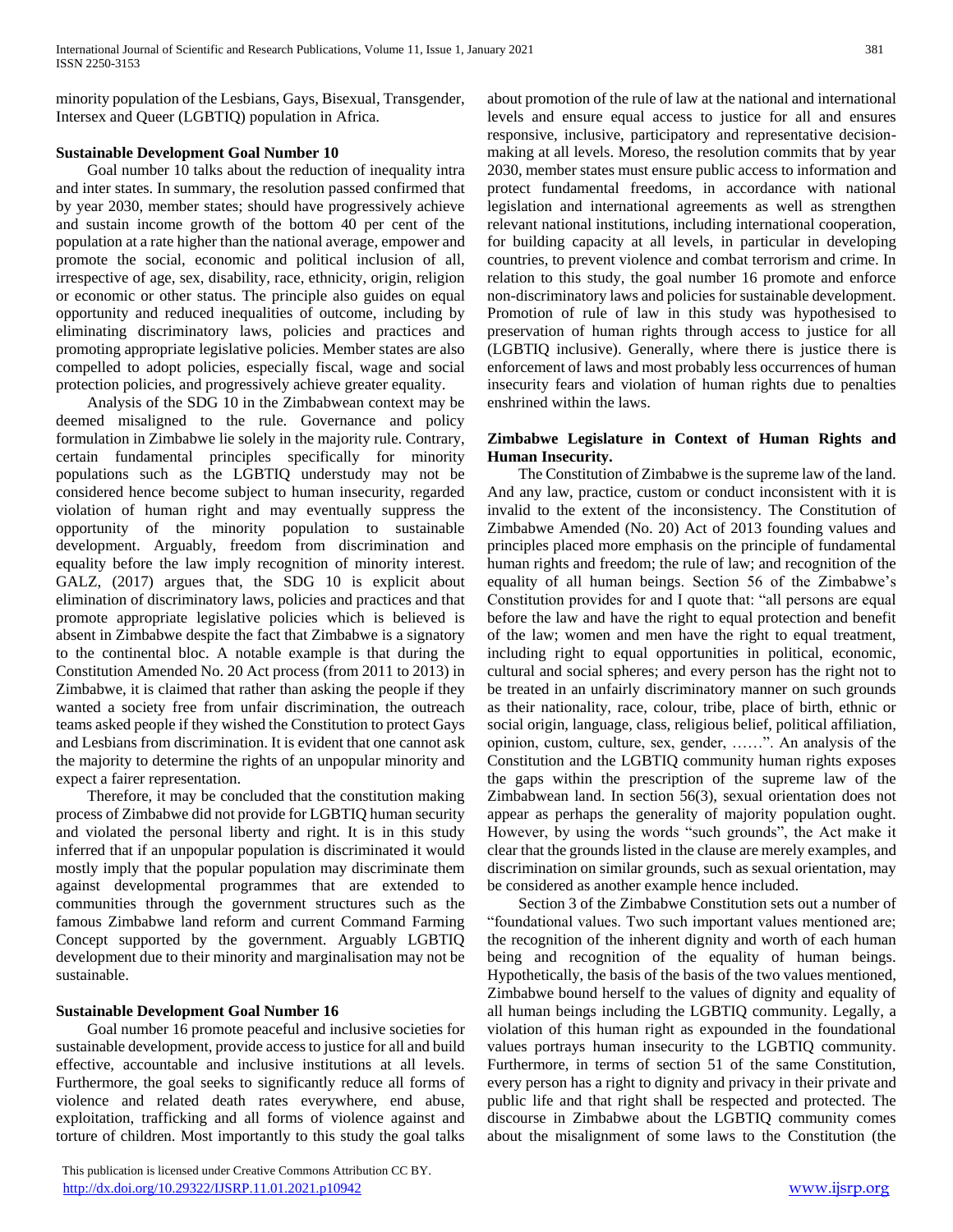supreme law of the land). Among these laws, I focused on the Criminal Law where the Codification and Reform Act (CODE) criminalises the right to sexual orientation within the LGBTIQ. This basically tells that the LGBTIQ remain marginalised and excluded from access to fundamental human security rights such as economic security (access to secure loan and employment), food security (physical and economic access to food and clean water), and health (access to curative medicine and epidemic interventions). Globally, numerous international courts have interpreted Human Rights treaties including the International Covenant on Civil and Political Rights (ICCPR), to which Zimbabwe is a member state, as prohibiting discrimination against LGBTIQ community. The Human Rights Committee has repeatedly called upon the member states which still criminalize same-sex sex between consenting adults, to repeal this legislation. Importantly in the Zimbabwean context, international treaties which uphold the right to privacy have been held, on this basis, to render signatory countries' laws which criminalise sex between consenting adult males, as in breach pf the treaties and a human insecurity threat.

 In terms of sustainable development, the criminalisation of same-sex sex between consenting adults has a severe and negative impact on HIV and AIDS programmes. This is construed as an impediment to HIV and AIDS prevention and treatment services and the contravention of citizens' constitutional right to health services which is a pillar to human security. By criminalising same-sex sex the LGBTIQ community are prevented from obtaining access to HIV and AIDS prevention and treatment health services through fear of exposure and arrest. Broadly, it stalls back the development gained towards ending AIDS by 2030 strategies such as the 90-90-90 rule.

#### **Human Security**

 The Concept of Human Security as defined by the Commission on Human Security (CHS) (January 2001) entails protection of the vital core of all human lives in ways that enhance human freedoms and human fulfilment. Ideally, human security means protecting fundamental freedoms, that is, freedoms that are the essence of life. Examples being, protecting people from critical (severe) and pervasive (widespread) threats and violent situations. In addition, it means creating political, social, environmental, economic, military and cultural systems that together give people the building blocks of survival, livelihood and dignity." (CHS: 2003: 4). Human security brings together the 'human elements' of security, rights and development. As such, it is an interdisciplinary, multi-disciplinary concept that displays the following characteristics: people-centered; human rights –oriented; multisectoral; developmental –livelihoods; comprehensive – holistic; context – specific; and prevention-oriented. It is against these pillars that the human security of insecurity within the LGBTIQ community was analysed.

 In addition, the four basic human needs for identity, recognition, participation, and autonomy in this study was conceptualised as involving core connections to self, to others, and to a sense of time. In an attempt to move from the level of concept to the level of practical assessment, the researcher from this subheading sought to find perceptible aspects of human insecurity that would indicate whether or not the basic human rights were observed. In this way I considered three key relationship areas that

 This publication is licensed under Creative Commons Attribution CC BY. <http://dx.doi.org/10.29322/IJSRP.11.01.2021.p10942> [www.ijsrp.org](http://ijsrp.org/)

capture the main meanings of identity, recognition, participation, and autonomy. These areas or domains of psychosocial relationships were grouped under three broad headings which are: relationships with location (a sustainable sense of home and safety; providing identity, recognition, and freedom from fear); relationships with community (a network of constructive social or family support; providing identity, recognition, participation, and autonomy); and relationships with time (an acceptance of the past and a positive grasp of the future; providing identity, recognition, participation, and autonomy)

 These three sets of linkages overlap and reinforce each other. Having a sense of home allows one to feel linked to a geographic and social community, as does knowing something about one's history, and so on. The fact that the three areas overlap does not detract from their usefulness as independent categories of understanding and assessing the human right condition, or the condition of human security or human insecurity. These categories were hypothesised to support a more analytic approach of human insecurity and linked to sustainable development.

## **The Human Development Report**

 The UNDP Human Development Report, (1994), argued that, the concept of security has for too long been interpreted narrowly: as security of territory from external aggression, or as protection of national interests in foreign policy or as global security from the threat of a nuclear attacks. Argument is that, it has been related more to nation-states than to people who ironically sought security in their daily lives. For many of them, security symbolizes protection from the threat of disease, hunger, unemployment, crime, social conflict, political repression and environmental hazards. (UNDP 1994: 22). The threats to security listed here were deliberately chosen to reflect seven distinct categories of human insecurity (health, food, economic, personal, community, political and environmental) and to show that the concept being proposed was "all-encompassing" and directed towards "freedom from fear" as well as "freedom from want". This definition of security was therefore "people -centered" and "universal", and consisted of "interdependent" components.

 The UNDP definition of human security was put up for discussion at the Copenhagen Social Summit in 1995, but no formal consensus was reached. Although the conference declarations included a commitment to "promoting social integration by fostering societies that are stable, safe and just", the proposed human security definition was perceived at the Summit as too broad, too idealistic, and as threatening traditional concepts of national security. The negotiations concentrated on striking a balance between national sovereignty and global action: the EU countries argued for increased leverage on national policies in the name of social development, while the G-77 countries held firmly to the importance of "territorial integrity and non-interference" which the universal and all-encompassing elements of human security appeared to undermine. (Earth Negotiations Bulletin, IISD 1995).

 In line to the study of LGBTIQ in Zimbabwe, the criminalisation of the community subject them to the threats to security hence poses as human insecurity. The community is marginalised against government or societal support that provide essentials such as health, food, economic, personal, community, political and environmental which them compromises the dictates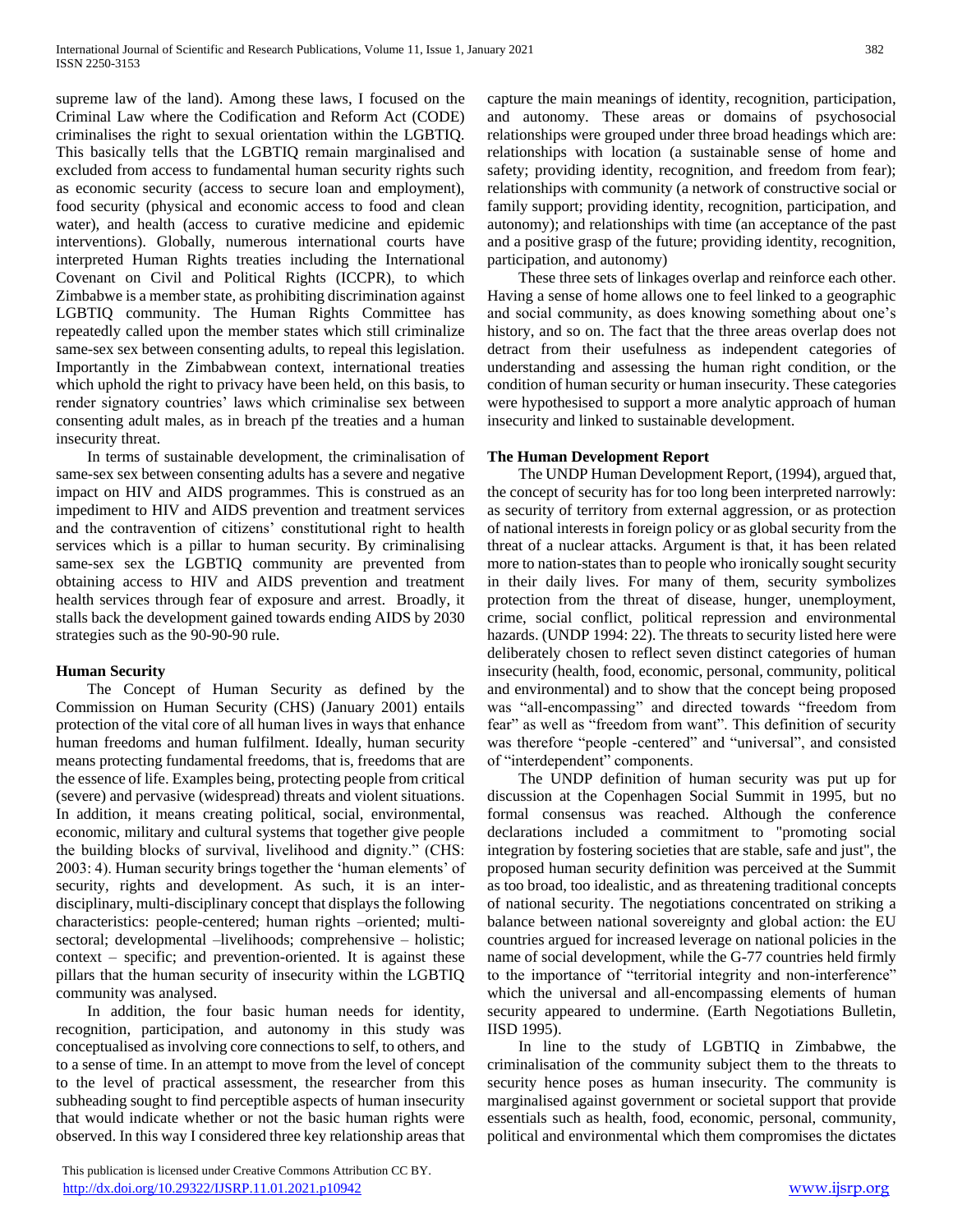of sustainable development. Also because of the discrimination and criminalisation the treatment of the LGTBIQ community exhibits contradictions to the human insecurity concept which is directed towards freedom from fear as well as freedom from want.

## VI. METHODOLOGY

 This section outlined the research design, described the population, sampling technique and. research instruments and justified how these instruments are relevant to the study. The section further showed the validity of the data collection instruments and the procedures considered on the data collection.

#### **Research design**

 The researcher in this study used the descriptive survey design in which both qualitative and quantitative methods were applied. Three main reasons of this design of research identified were that its comparative advantage to other designs to describe, explain, and validate findings. Description emerged following the exploration of the study and served to organize the findings in order to fit them with explanations, and then test or validate those explanations (Krathwohl, 2009). The main reasons why the researcher chose descriptive survey design was to capitalize on the method's leverage to effective analysis of non-quantified topics and issues, its possibility to observe the phenomenon in a completely natural and unchanged natural environment and the opportunity to integrate the qualitative and quantitative methods of data collection.

#### **Population of the study**

 The targeted population of this research was 10 key informants from the LGBTIQ community. The researcher works with the community under the Global Fund supported grant of Key Affected Populations therefore took advantage of the population spread.

#### **Sample size and sampling technique.**

 The researcher applied stratified random sampling method. Stratified sampling is a way of ensuring that particular strata or categories of individuals are represented in the sampling process. By dividing the population into homogeneous groups (strata), respondents were drawn from each stratum giving each element equal chance to be selected. The researcher endeavoured to attain accurate representations from each stratum.

#### **Data collection**

 Data was collected using key informants' interviews, focus group discussions, documents review and structured questionnaire. The use of questionnaires assisted in the qualitative hypothesis by utilising descriptive surveys, closed-ended questionnaires, checklist of standards and observations. Once data was collected through the survey, the questionnaires were checked manually to verify proper answering and coding of all questions. Then variables and the necessary labels under each question were created and data capturing began.

#### **Analysis procedures**

 This research collected both qualitative and quantitative data. Qualitative data was analysed manually for content. Thematic

 This publication is licensed under Creative Commons Attribution CC BY. <http://dx.doi.org/10.29322/IJSRP.11.01.2021.p10942> [www.ijsrp.org](http://ijsrp.org/)

content analysis was carried out for qualitative data. Verbatim transcription was carried out for some semi structured interviews and all tape recordings. Coding of the transcripts was carried out and themes pulled out of these codes. Subthemes were generated from the themes. Each recording was analysed separately and analysis of each case study was done independently. Synthesis of all case studies was carried out. SPSS version 20 statistical software was used to analyse and present quantitative data. Frequencies and their corresponding percentages was used to present demographic variables such as sex and age group for addressing research questions means and standard deviations of the scores of major dimensions of HIV and AIDS interventions sustainability were calculated. If the mean score of a statement is more than or equal to 3.67, then the level of agreement with the statement was considered high, if the mean score ranges between (2.34 –3.66), then the level of agreement was medium and when the mean score of the statement is equal to or less than (1-2.33), then the level of agreement with the statement was low.

#### VII. SUMMARY OF MAJOR FINDINGS

The following are the major findings of the study:

- (i) The results from the study show that human insecurity characteristics in Zimbabwe were due to known sexual orientation. This was evidenced by the average mean attributes is 4.33, (s.d=1.03) implying that there is overall level of agreement with the statement .
- (ii) In review of how stigma and discrimination of the LGBTIQ and Sex Worker community an element of human insecurity within the population in Zimbabwe, results show stigma and discrimination contributes much to human insecurity through violations of human rights which affects sustainable development for the LGBTIQ community, This was evidenced by the average mean of 3.99, (s.d=0.89) implying that there is overall significant level of agreement within the respondents .
- (iii) Under review policy implications toward human insecurity linking with human rights and sustainable development goals, the study confirmed that the following policy documents in Zimbabwe; Constitution, Criminal Codification and Reforms Act, Labour Act need to be reviewed to capture in full provisions of UN Sustainable Development Goals especially on the Human Rights aspect. This was evidenced by the average mean of attributes which on average is 4.13, (s.d=0.97) implying that there was overall significant level of agreement with the statement that the current policies in Zimbabwe contributes to human insecurity to the LGBTIQ community.

#### VIII. RECOMMENDATIONS: POLICY IMPLICATIONS

 The researcher recommends that the LGBTIQ community maintain a database on the linkages and the interconnectedness of insecurities, as well as the impact of externalities on sectors that are often not considered together as this was conceptualised to provide critical information on improving human security policies, programmes, and projects by all relevant stakeholders.